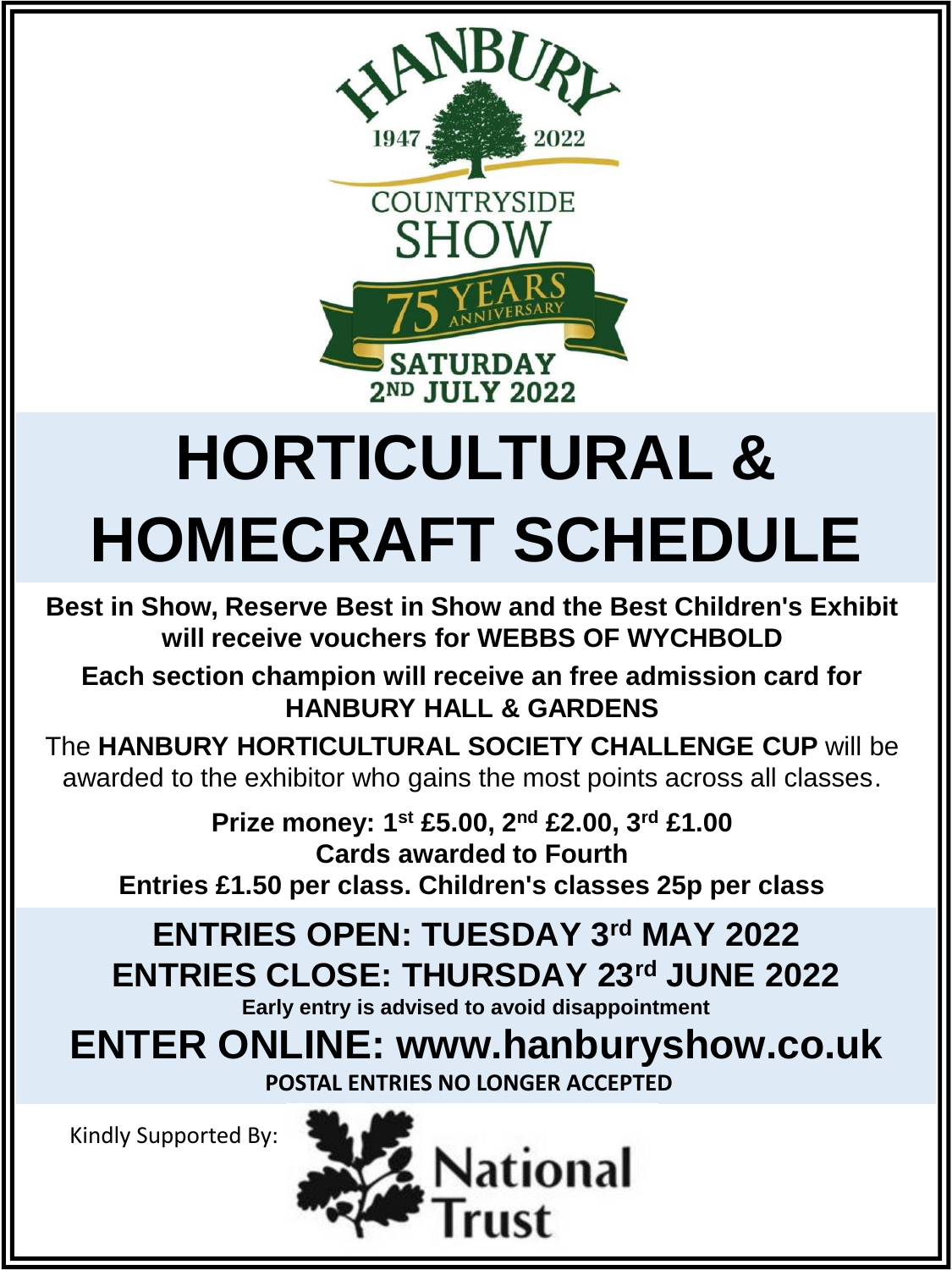# RULES and IMPORTANT INFORMATION

### Staging of Exhibits:

#### Friday 1st July 2022

Entries may arrive between 5.00pm and 7.00pm. Importantly exhibitors wishing to directly unload into the marquee from their vehicles must do so on the Friday, there will be NO vehicular access to the marquee on Saturday.

#### Saturday 2<sup>nd</sup> July 2022

Entries will be accepted between 8.00am and 8.45am (strictly). All exhibits arriving on the Saturday will have to be carried from the public car park, as no cars will be admitted onto the showground.

#### Judging:

Judging will commence at 9.00am. The marquee will be closed whilst judging is being carried out. The marquee will open to the public at approximately 11.30am, after judging has been completed.

#### Secretary:

Mrs Emily Steenton Tel: 07814 099896 Email: [hcshomecraft@gmail.com](mailto:hcshomecraft@gmail.com)

#### General Information and Regulations:

- 1. Entry Fees: Classes 1 to 57 = £1.50 per exhibit per class Classes 58 to 65 = 25p per exhibit per class
- 2. Prize money:  $1^{st}$  £5.00,  $2^{nd}$  £2.00,  $3^{rd}$  £1.00 (unless otherwise stated)
- 3. There will be a prizegiving at 4.30pm. At this point, the marquee will only be open to exhibitors and their guests.
- 4. Please collect prize money after prizegiving (5.00pm Approx.). Prize money will not be awarded subsequent to the Show; uncollected prize money will be deemed a donation to charity.
- 5. Exhibitors who qualify for trophies may be asked for a deposit in order that they may be removed from the showground.
- 6. Entries: ONLINE ENTRIES ONLY. Entries open on 3<sup>rd</sup> May and close at 8pm on Thursday 22<sup>nd</sup> June 2022. Some classes may close sooner if the limit on numbers is reached. Early entry is advised to avoid disappointment.
- 7. Exhibitors may only enter two exhibits in one single class.
- 8. Exhibitors entering Six or more exhibits will receive One free Show Ticket and exhibitors entering Twelve or more exhibits will receive Two free Show Tickets (This applies for classes 1 to 57). Children under 16yrs enter the Show Free (No free tickets will be issued to entries for classes 58 to 65).
- 9. An exhibit entered one year must not be entered in the Show in any subsequent year.
- 10. The Committee have the right to refuse entries.

#### 11. The Judges decision is final.

- 12. Protests or objections to be made in writing by the Exhibitor to the Show Secretary by 1.30pm on the day of the Show, accompanied by a deposit of £20, returnable if the objection is held.
- 13. ALL ENTRIES ARE FOR EXHIBITION ONLY AND NO ARTICLE MAY BE SOLD.
- 14. Exhibitors are responsible for their exhibits.
- 15. The Society will employ overnight and Show day security; all precautions possible will be taken to try and safeguard exhibits. However, The Hanbury Countryside Show Society accepts no responsibility for loss or damage to exhibits or any loss of property belonging to the exhibitor.
- 16. All exhibits in sections 4 and 5 and classes 58 and 63 must be covered by cling film.
- 17. No dogs allowed in the marquee, except assistance dogs.

HANBURY HORTICULTURAL SOCIETY CHALLENGE CUP will be awarded to the exhibitor gaining the highest number of place points in Horticultural and Homecraft Classes.

Points will be awarded as follows: First: 4 points, Second: 3 points, Third: 2 points and Fourth: 1 point. In the event of two or more competitors gaining equal points the trophy will be awarded to the competitor with the highest number of first prizes.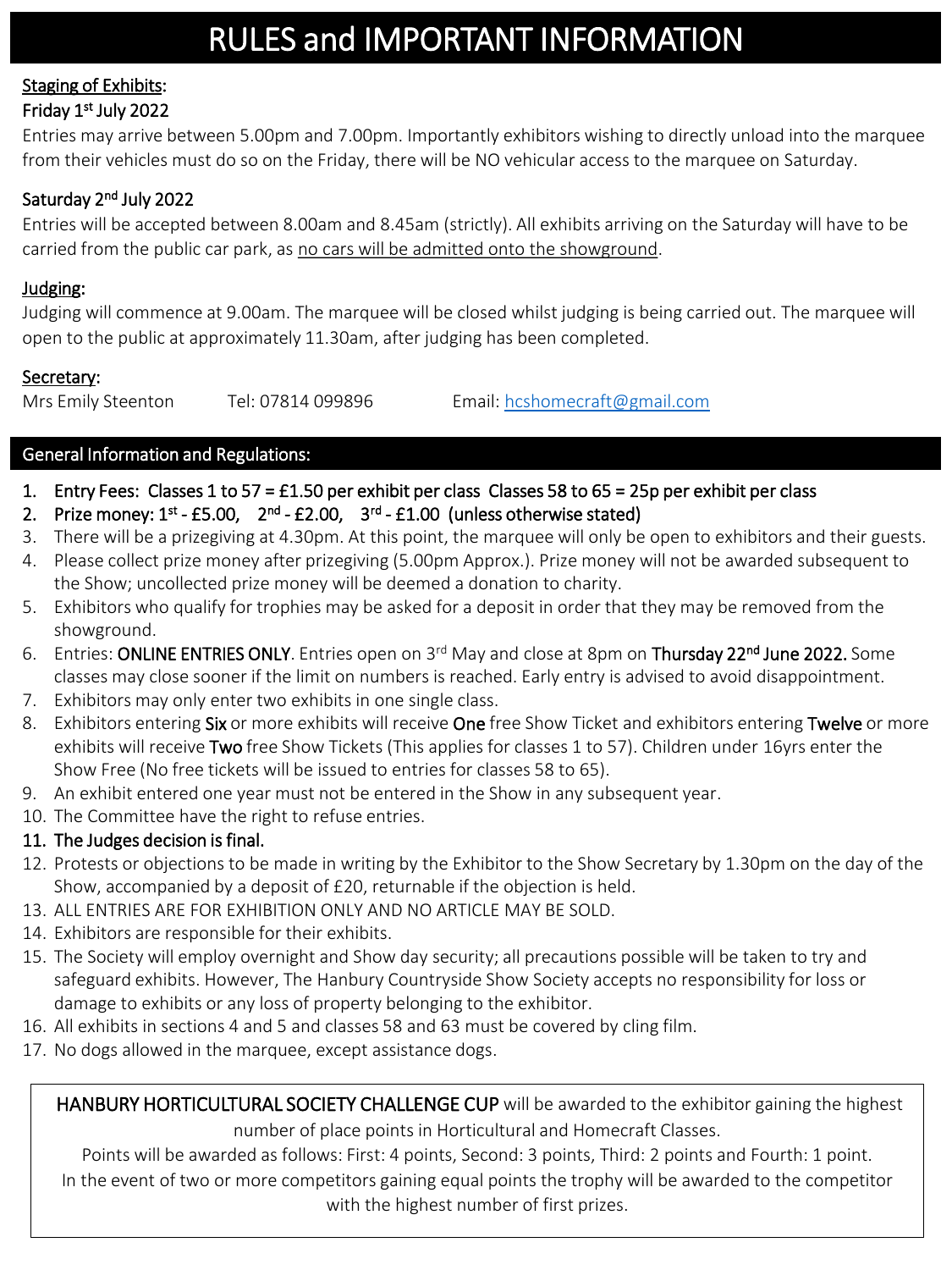# HORTICULTURAL CLASSES

| Section 1:                                                            | Produce                                                                                | Judge: Mr Mick Poultney                            |  |
|-----------------------------------------------------------------------|----------------------------------------------------------------------------------------|----------------------------------------------------|--|
| The <b>Vernon Rose Bowl</b> will be awarded to the 'best in section'. |                                                                                        |                                                    |  |
| Class 1                                                               | 4 Potatoes of one variety                                                              |                                                    |  |
| Class 2                                                               | 3 Stalks of Rhubarb                                                                    |                                                    |  |
| Class 3                                                               | 8 Raspberries                                                                          |                                                    |  |
| Class 4                                                               | A Vase of Mixed Herbs (at least 4 different sorts)                                     |                                                    |  |
| Class 5                                                               | 8 Gooseberries                                                                         |                                                    |  |
| Class 6                                                               | Basket of vegetables (at least 4 different varieties, basket no larger than 40 x 40cm) |                                                    |  |
| Class 7                                                               | Broad Beans (any variety)                                                              |                                                    |  |
| Class 8                                                               | Any other produce (please state what type of produce on entry form)                    |                                                    |  |
| Section 2:                                                            | <b>Flowers</b>                                                                         | Judge: Mr Robin Pearce                             |  |
| Class 9                                                               | A vase of One Kind of Flowering Shrub                                                  |                                                    |  |
| Class 10                                                              | Jug of Mixed Garden Flowers                                                            |                                                    |  |
| Class 11                                                              | Vase of Sweet Peas                                                                     | All flowers must be in water, in a                 |  |
| Class 12                                                              | 1 Single Rose, with a single flower                                                    | suitable container                                 |  |
| Class 13                                                              | 1 Single Rose, with multiple flowers                                                   | Maximum footprint of any<br>vase(etc) is 20cmx20cm |  |
| Class 14                                                              | 5 Different Roses                                                                      |                                                    |  |
| Class 15                                                              | Any other flower(s) not covered in classes 9-14                                        |                                                    |  |

#### Section 3: Floral Art Judge: Mrs Cate Morris

The *Bearcroft Cup* will be awarded to the 'best in section'.

- Class 16 A Button Hole/Corsage, accessories allowed.
- Class 17 An Arrangement in a Basket, Basket not to exceed 40cm in any direction
- Class 18 Miniature Arrangement, not to exceed 12cm in any direction
- Class 19 A Table Arrangement for a circular table
- Class 20 An Agricultural themed arrangement, must not exceed 50cm in any direction
- Class 21 "Platinum Jubilee" themed arrangement. Not to exceed 50cm in any direction

# HOMECRAFT CLASSES

#### Section 4: Home Baking Section 4: Home Baking Section 4: All and Barbara Harris

The *Muriel Liddle Cup* will be awarded to the 'best in section'.

(Plates must be provided by exhibitors, exhibits must be covered with clear plastic)

Baked items must be free from fresh cream, meat, fish, rice and raw eggs. Please advise if your exhibit contains nuts.

- Class 22 4 Pieces of Baked Traybake
- Class 23 4 Pieces of shortbread
- Class 24 4 Pieces of Chocolate Brownie
- Class 25 Lemon Drizzle Cake
- Class 26 Banana Loaf
- Class 27 Carrot/ other Vegetable Cake
- Class 28 Decorated Celebration cake: 75 years of Hanbury Show
- Class 29 4 Scones
- Class 30 Victoria Sponge Cake (Jam filling only)
- Class 31 Fruit cake, not iced.
- Class 32 Loaf of Bread
- Class 33 Baking Mishap